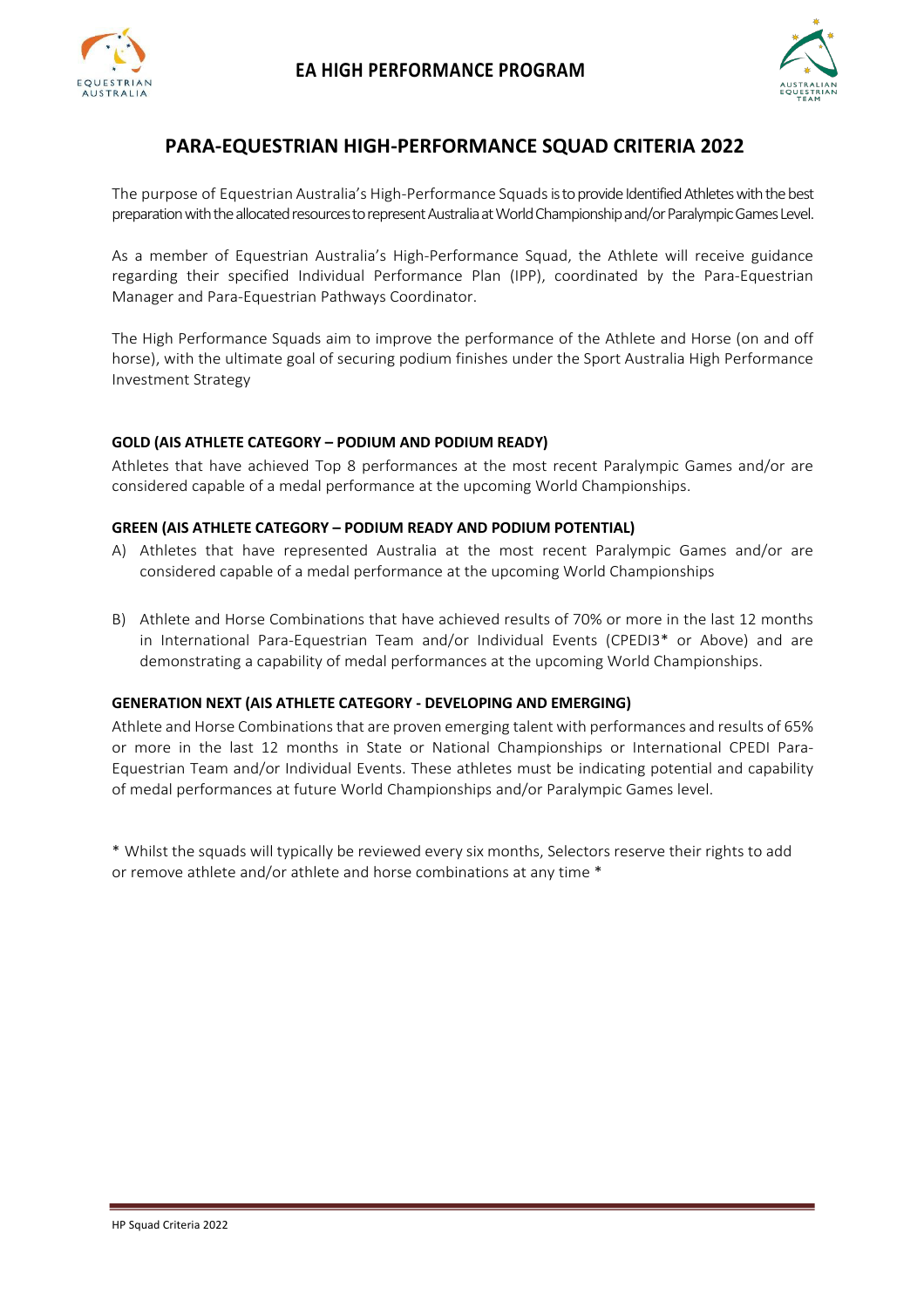



Athletes included in the Equestrian Australia High Performance (HP) Squads are required to meet the following criteria.

- Athletes must have demonstrated fitness, rider experience, and ability to develop and maintain a consistent training program.
- Athletes must have demonstrated that they are ready for training programs as required for successful international standard competition.
- Athletes must demonstrate a willingness to work within the High-Performance Program structure, including: facilitating effective communication between the athlete's support staff (coach, vet, farrier etc.) and the program/team support staff, submitting training and competition plans to the relevant High-Performance staff as requested, responding to communication from HP staff in a timely manner and attending training camps and other HP program activities as required.
- The primary focus will be on athletes that have shown the ability or potential to represent Australia at International level at a high standard.
- All athletes must sign the Athletes Agreement before inclusion in any HP Squad. Agreements must be signed and returned to EA High Performance.
- In all instances, the standard of competition, the number of competitors, the number and level/experience of the judges and the overall quality of the competition will be taken into consideration. Whilst performances at FEI / EA events will be used as a guide, competing at major events will be necessary to ensure consideration.
- Athlete's horses must be sound and fit to compete to the satisfaction of the EA-appointed vet.
- Athletes and owners must be prepared to submit their horses for fitness assessments by an EAappointed vet as requested.
- Athletes must be fit and able to compete to the satisfaction of the relevant High-Performance Staff.
- The Next squad is primarily a Development Program, therefore an athlete whose horse becomes unavailable through injury or other circumstances may, at the discretion of the selectors, remain on the squad for a period of time during which they are actively taking steps to address their lack of horsepower and continue to demonstrate commitment to the HP program. If at the end of this period, after consultation with therider, coaches and HP management it is deemed the athlete is still lacking suitable horsepower, they will be removed from the squad. Athletes that have been in the program for a prolonged period and not made the progression to the next level (Green) may also be removed with due warning.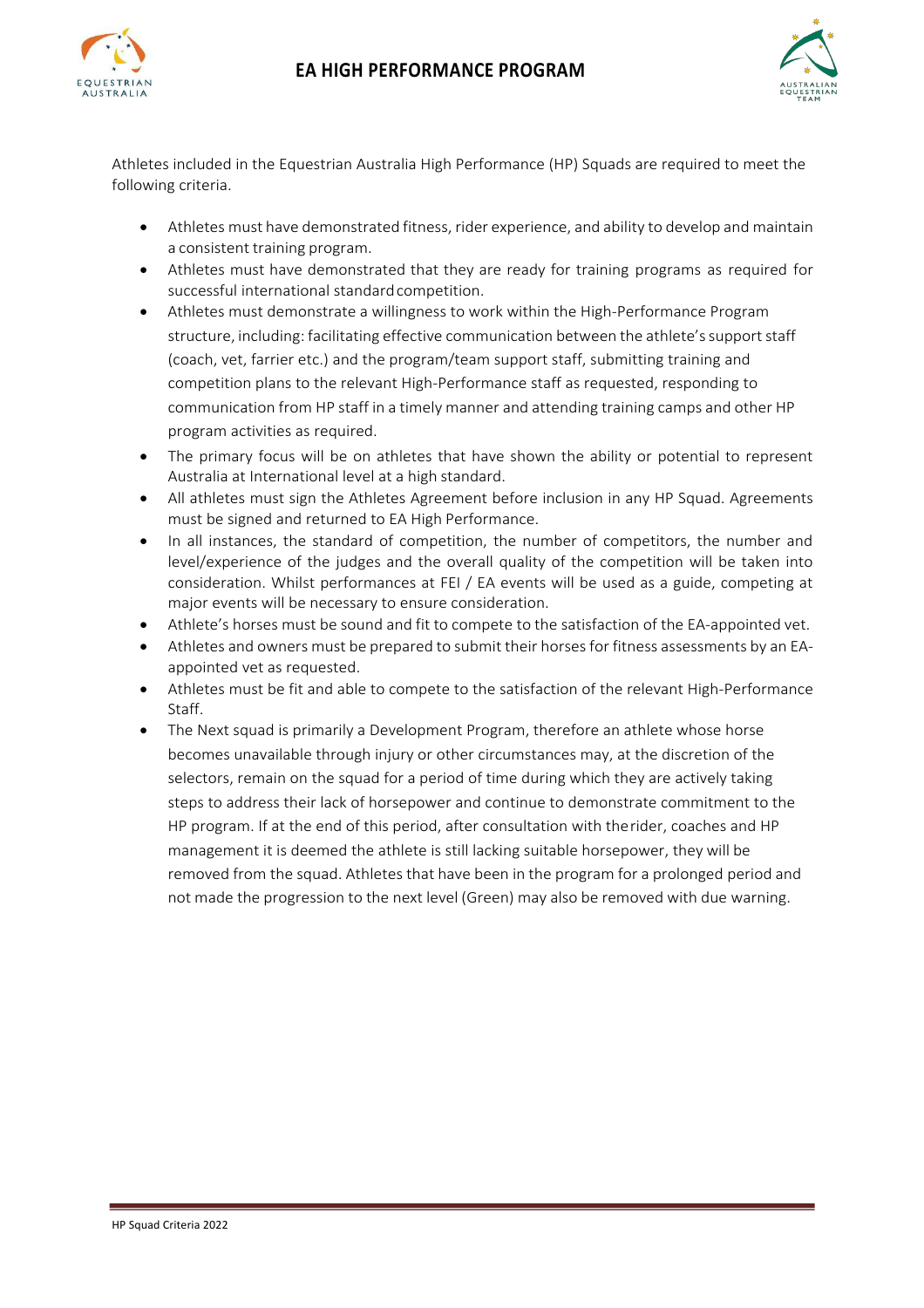



# **HIGH PERFORMANCE SQUAD TABLE OF SERVICE PROVISIONS**

| <b>HP Squad</b> | <b>AIS Category</b>                      | <b>Description</b>                                                                                                                                                                                                                                                                                                                                                                                                                                                                                                                                                        | <b>Services Provided</b>                                                                                                                                                                                                                            |
|-----------------|------------------------------------------|---------------------------------------------------------------------------------------------------------------------------------------------------------------------------------------------------------------------------------------------------------------------------------------------------------------------------------------------------------------------------------------------------------------------------------------------------------------------------------------------------------------------------------------------------------------------------|-----------------------------------------------------------------------------------------------------------------------------------------------------------------------------------------------------------------------------------------------------|
| <b>GOLD</b>     | Podium                                   | Athletes that have achieved Top<br>8 Performances at the most<br>recent Paralympic Games<br>and/or are considered capable<br>of a medal performance at the<br>upcoming World<br>Championships.                                                                                                                                                                                                                                                                                                                                                                            | Individual Performance<br>$\bullet$<br>Plans<br><b>SSSM Programs</b><br>Daily Training Environment<br>$\bullet$<br>Support<br><b>Competition Support</b><br>٠<br>Team training and clinic<br>programs<br>Horse Management and<br>Veterinary Support |
| <b>GREEN</b>    | Podium<br>Ready &<br>Podium<br>Potential | (A)<br>Athletes<br>that<br>have<br>represented Australia at<br>the<br>most<br>recent<br>Paralympic Games and/or<br>are considered capable of<br>a medal performance at<br>upcoming<br>World<br>the<br>Championships<br>Athlete<br>B)<br>and<br>Horse<br>Combinations that have<br>achieved results of 70% or<br>more in the last 12 months<br>International<br>Para-<br>in.<br>Equestrian Team and/or<br>Individual Events (CPEDI3*<br>Above)<br>and<br>or<br>are<br>demonstrating a capability<br>of medal performances at<br>upcoming<br>World<br>the<br>Championships. | Individual Performance<br>$\bullet$<br>Plans<br><b>SSSM Programs</b><br>Daily Training Environment<br>Support<br><b>Competition Support</b><br>$\bullet$<br>Team training and clinic<br>programs<br>Horse Management and<br>Veterinary Support      |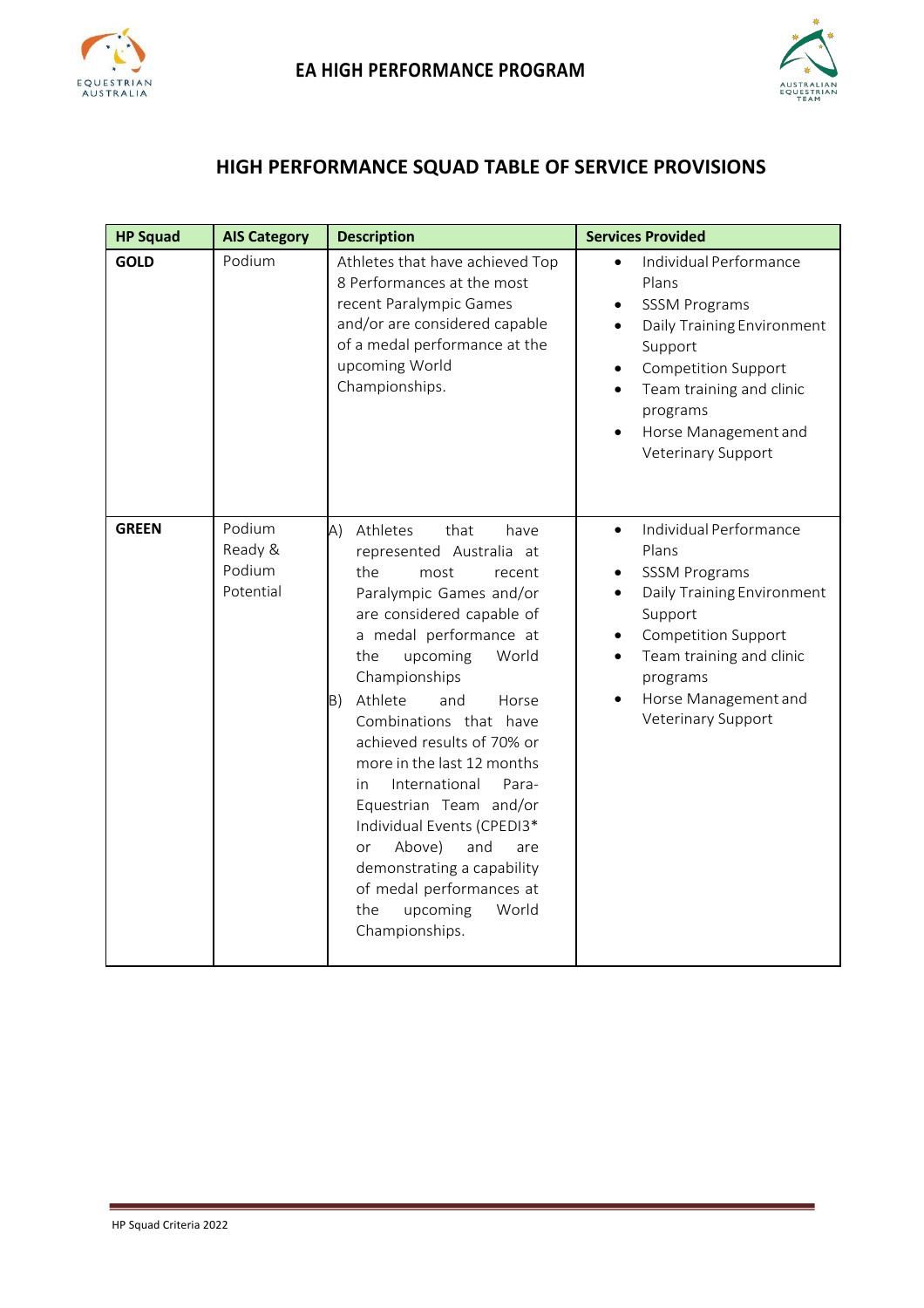

# **EA HIGH PERFORMANCE PROGRAM**



| <b>GENERATION</b> | Developing & | Athlete<br>and<br>Horse                                                                                                                                                                                                                                                                                                                                                                                                             | Competition Support<br>٠                                                             |
|-------------------|--------------|-------------------------------------------------------------------------------------------------------------------------------------------------------------------------------------------------------------------------------------------------------------------------------------------------------------------------------------------------------------------------------------------------------------------------------------|--------------------------------------------------------------------------------------|
| <b>NEXT</b>       | Emerging     | Combinations<br>that<br>are<br>proven emerging talent with<br>performances and results of<br>65% or more in the last 12<br>months in State or National<br>Championships<br>or<br>International CPEDI Para-<br>Equestrian Team<br>and/or<br>Individual Events. These<br>athletes must be indicating<br>potential and capability of<br>performances<br>medal<br>at<br>future World Championships<br>and/or Paralympic Games<br>level. | Horse management and<br>$\bullet$<br>Veterinary Advice<br>Off Horse Development<br>٠ |